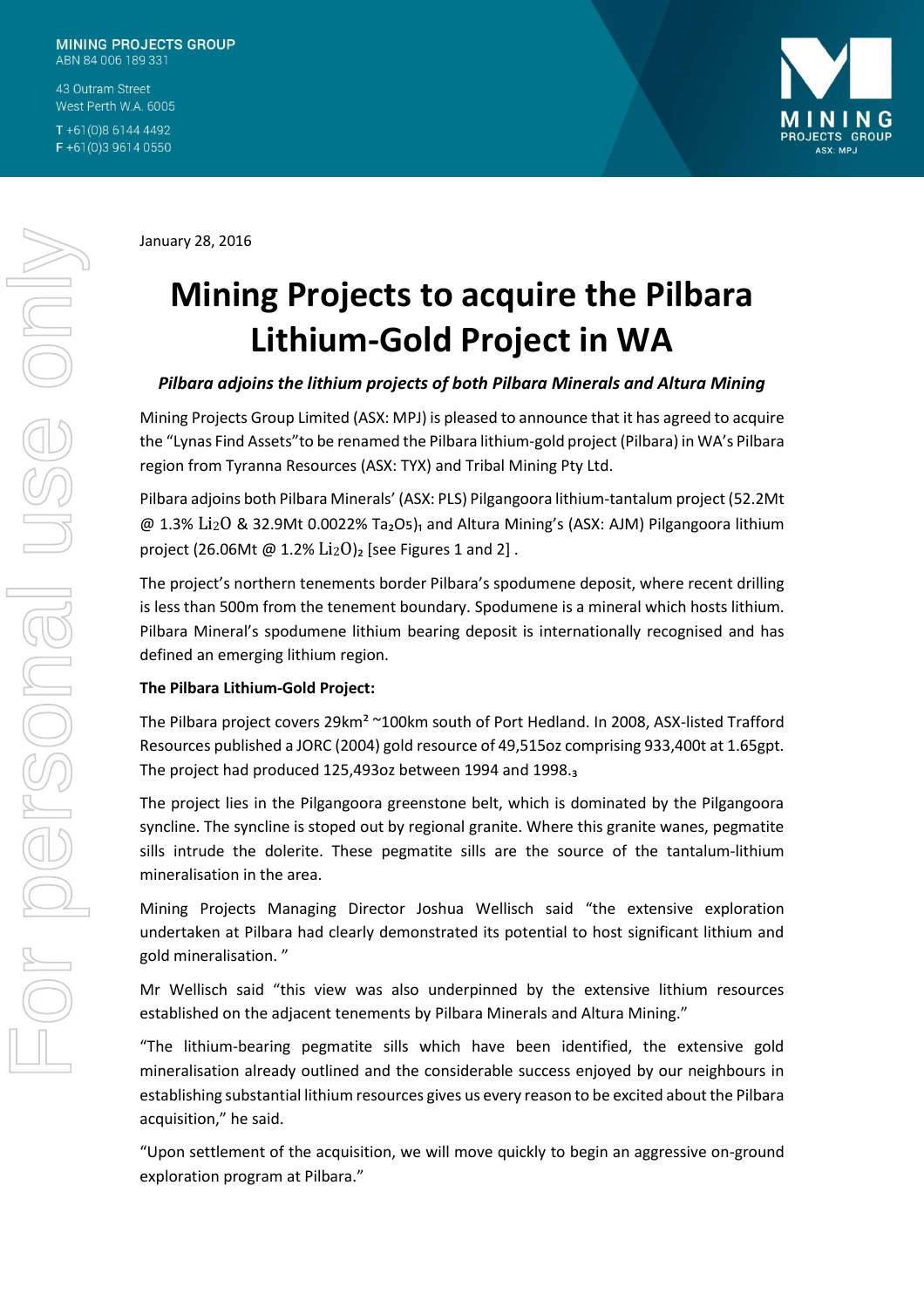43 Outram Street West Perth W.A. 6005 T+61(0)8 6144 4492 F+61(0)396140550



The agreement to acquire Pilbara is part of Mining Project's strategy to diversify both its asset and commodity base.

The Company already boasts a strong nickel sulphide exploration presence with its 100 per cent-owned Roe Hills nickel project near Kambalda in WA. An extensive drilling program conducted late last year returned a host of very promising results.

Mining Projects is now reviewing all the drilling and geophysical data from Roe Hills as part of its preparations for a follow-up drilling program.

In line with this diversification strategy, Mining Projects is pleased to announce that it has reached agreement with highly experienced resources industry executive Mr Ian Finch to become Chairman.

*Mr Finch is an exploration and mining geologist with over 45 years experience. He worked extensively throughout Southern Africa, Asia and Australia with Anglo American and Rio Tinto before successfully listing Taipan Resources Ltd on ASX in 1993.*

*More recently he was founding Chairman of ASX listed companies Robust Resources and Bannerman Resources and President of Canadian listed Goldminco Corporation.*

*He formed ASX listed companies Trafford Resources and IronClad Mining in 2006 and 2007 respectively and oversaw their recent merger to form Tyranna Resources Ltd., of which he is the current chair. Trafford Resources Ltd was a cornerstone seed capital investor in the highly acclaimed Orinoco Gold Ltd whose high grade gold mine in Brazil is due to commence production this quarter. Mr Finch is a non-executive director at Orinoco.*

*Amongst his successes he identified and purchased the Paulsens project for Taipan, identified and oversaw the original exploration at the multi commodity Romang Island project for Robust and materially assisted (through Trafford) the rapid progress of Orinoco's gold projects in Brazil."*

Mining Projects has agreed to pay a combination of cash and shares for Pilbara, which is 90 per cent-owned by Tyranna and 10 per cent by Tribal Mining Pty Ltd.

Mining Projects has paid the vendors a non-refundable deposit of \$20,000, reflecting their past exploration and acquisition expenditure.

Mining Projects has agreed that upon completion of the deal, it will pay the vendors \$200,000 cash and issue 200 million shares and 100 million unlisted options exercisable at 1c by June 30, 2017. It will issue a further 100 million shares when the tenements are granted. All these shares and options will be escrowed for 12 months.

Mining Projects has also agreed to issue the vendors "Milestone Shares" if certain JORC Resources of lithium or gold are established at Pilbara. These will be issued as follows: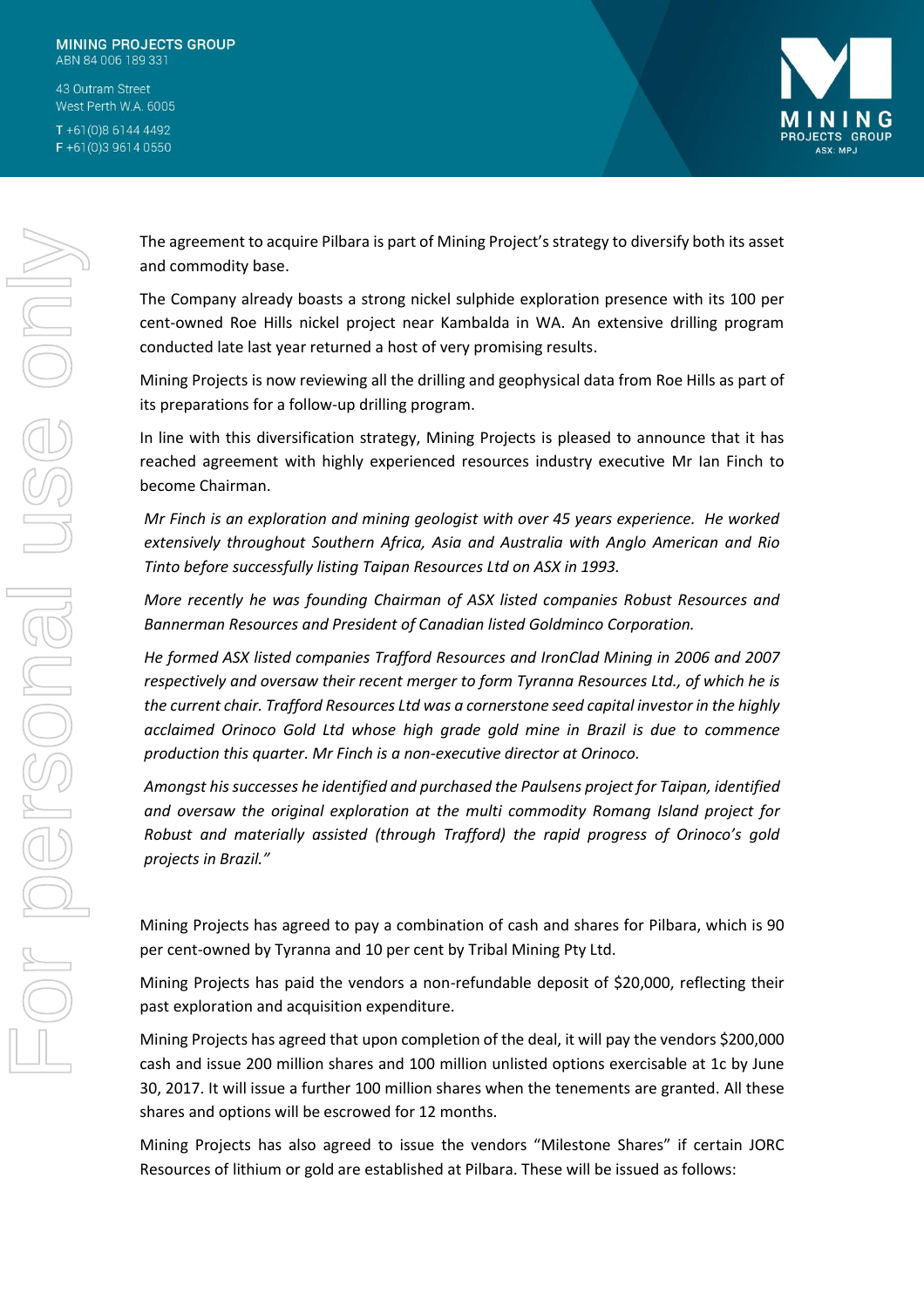43 Outram Street West Perth W.A. 6005

T+61(0)8 6144 4492 F+61(0)396140550



- (i) 80 million shares (First Milestone Shares) on a mineral resource:
	- A. of at least 5 million tonnes at 1.2% Li<sub>2</sub>O (lithium oxide); or
	- B. containing at least 500,000 ounces of gold, being identified within three years of the Completion Date on any or all of the Tenements and;
- (ii) 80 million shares (Second Milestone Shares) on a mineral resource:
	- A. of at least 15 million tonnes at 1.2% Li<sub>2</sub>O; or
	- B. containing at least 1,000,000 ounces of gold, being identified within five years of the Completion Date on any or all of the Tenements.

The Company has entered into a placement agreement with CPS Capital [ACN 088 055 636] to act as Lead Manager to place 300 million new fully paid ordinary shares at \$0.004 (0.4 cents) per share to raise \$1.2 million before associated costs to strategic and sophisticated investors (Placement). The Placement comes with a 1:3 free attaching MPJO option. All securities under the offer will be issued pursuant to Chapter 7 of the ASX Listing Rules.

The Company has received commitments for the Placement and expects to close the Placement in the coming week.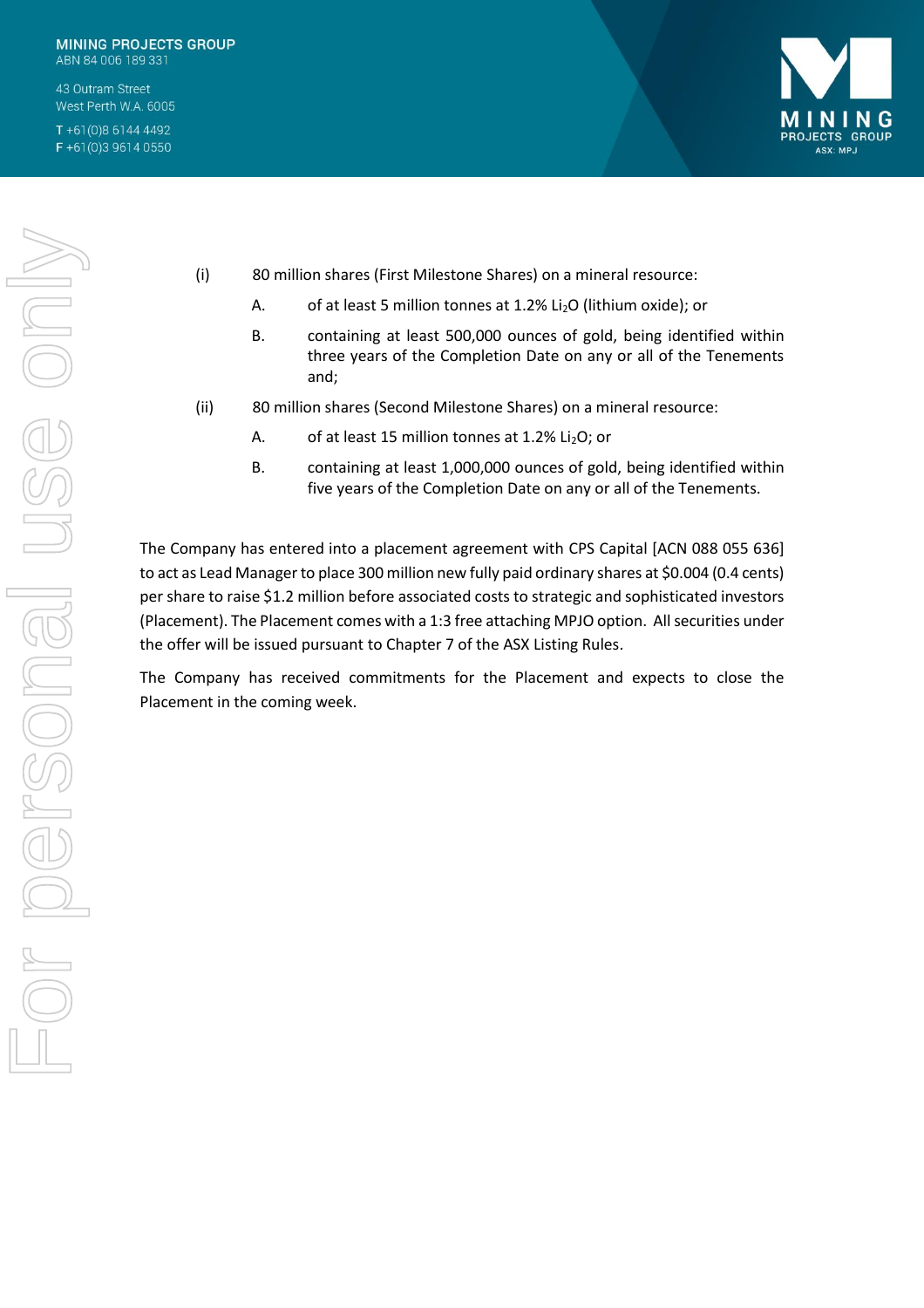43 Outram Street West Perth W.A. 6005

T+61(0)8 6144 4492 F+61(0)396140550





ш  $119°$ 118°55' Tantalit/Lithium Mine/Deposit Tyranna Resources/Tribal Mining **Global Advanced Metals**  $-20°55' -$ Lithium Australia NI Venus Metals Corporation 5 kilometres  $-21^{\circ}$ Area of **Recent Resource Drilling** Pilgangoora (Pilbara:PLM)<br>52.2Mt @ 1.3% Li<sub>2</sub>O & including 32.9Mt @ 0.022% Ta<sub>2</sub>O<sub>5</sub>) Pilgangoora (Altura:AJM)<br>(JORC 25.2Mt @ 1.23% Li<sub>2</sub>O)  $-21^{\circ}05'$ **TENEMENT ACQUISITION MINING**<br>PROJECTS GROUP 118°55'  $119°$ 

Figure 1: The Pilbara Project adjoins the lithium projects of both Pilbara Minerals and Altura Mining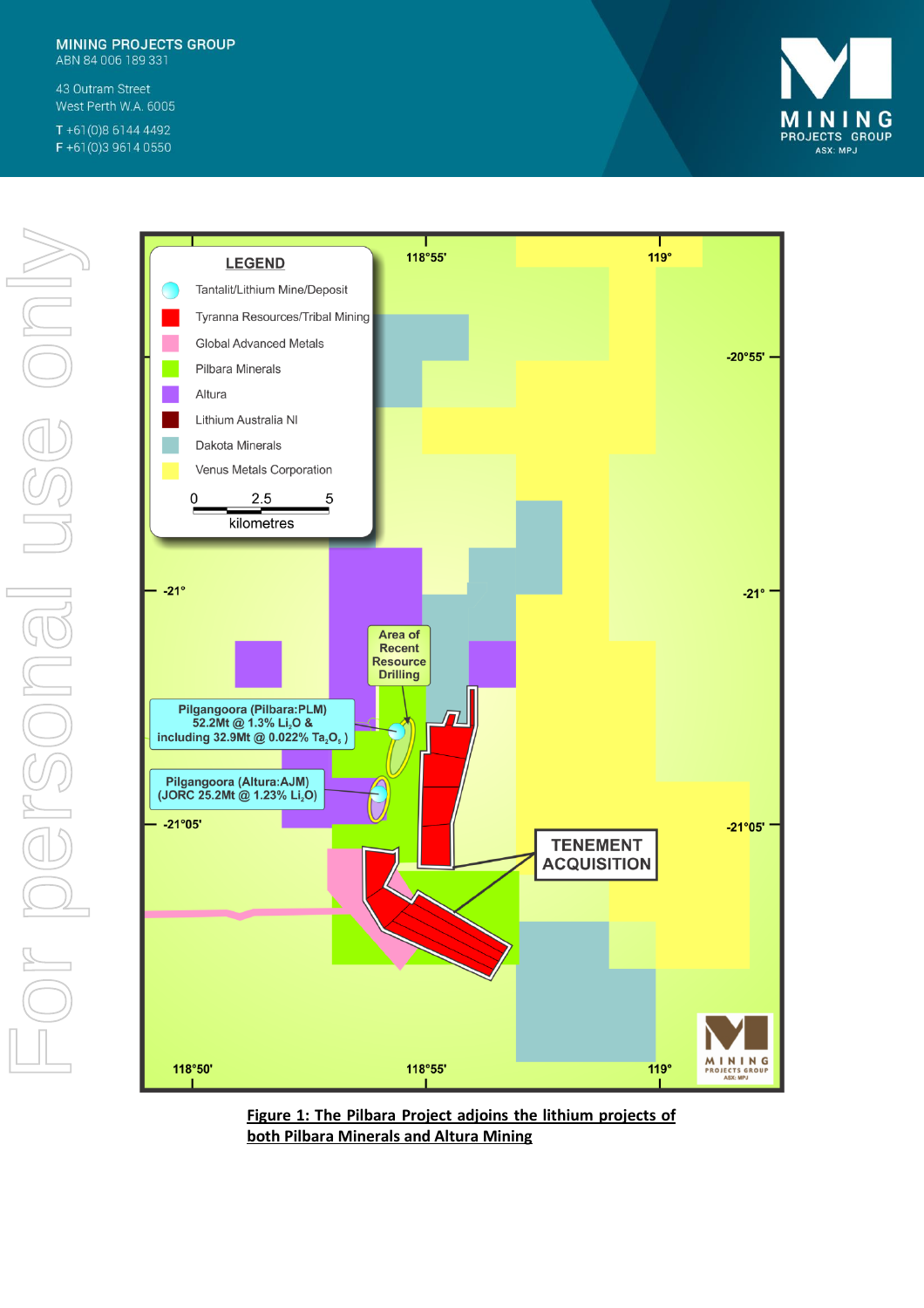43 Outram Street West Perth W.A. 6005

T+61(0)8 6144 4492 F+61(0)396140550





**Figure 2: Regional Pilbara Project location including infrastructure**